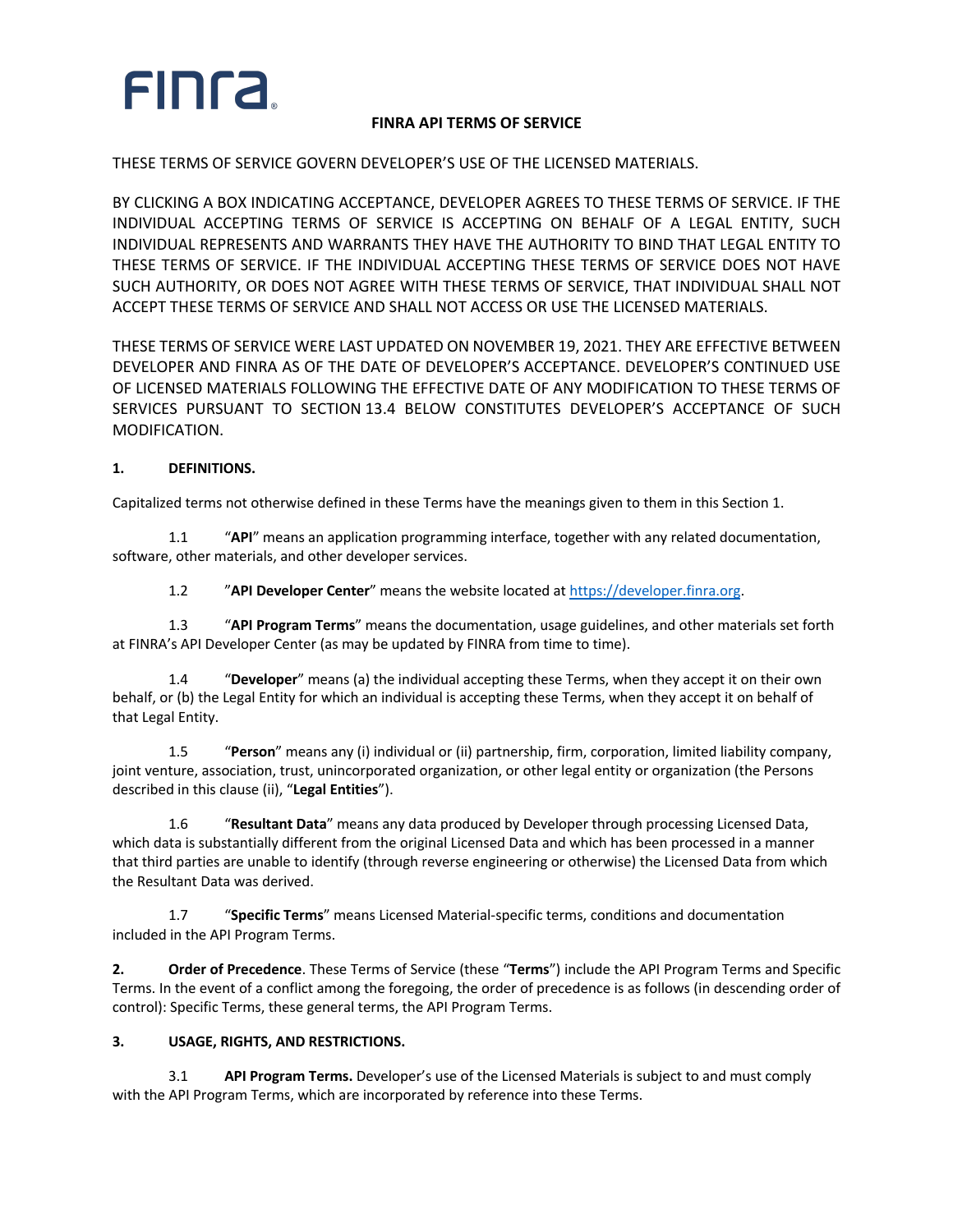3.2 **Grant of License**. Developer may request access to one or more FINRA APIs to access one or more FINRA data sets by following the procedures set forth in the API Program Terms. The FINRA APIs to which Developer is granted access under these Terms are "**Licensed APIs**," and the FINRA data sets to which Developer is granted access under these Terms are "**Licensed Data**." Collectively, the Licensed APIs and the Licensed Data are the "**Licensed Materials**." Subject to these Terms, FINRA hereby grants to Developer a nonexclusive, nontransferable (except as set forth in Section 13.1), non-sublicensable, limited license to access and use the Licensed APIs to access and use the Licensed Data. Additional terms concerning certain of the Licensed Materials are set forth in the Specific Terms. The Licensed Materials may only be accessed and used by the authorized users of Developer described in the applicable Specific Terms ("**Authorized Users**"). If the number and type of Authorized Users are not indicated in the applicable Specific Terms, then Authorized Users includes all employees of Developer and service providers acting on behalf of Developer. Developer (a) shall ensure that its Authorized Users comply with these Terms, (b) is liable for breaches of these Terms by its Authorized Users as if Developer had breached these Terms, and (c) acknowledges that a breach of these Terms by any of its Authorized Users is a breach of these Terms by Developer. Developer shall make Authorized Users aware of these Terms and shall cause Authorized Users to comply with these Terms. Developer shall also comply with all third-party data provider terms applicable to each set of Licensed Materials, which terms may be made available on FINRA's website or in the applicable Specific Terms.

3.3 **Restrictions**. Except to the extent set forth in these Terms (including in the Specific Terms), Developer shall not nor attempt to, nor permit or enable any other Person to (a) transfer, sell, lease, license, sublicense, distribute, disclose, divulge, or make available the Licensed Materials to, or permit use of or access to the Licensed Materials by, any Person, other than an Authorized User, (b) decompile, reverse engineer, disassemble, modify, distribute, or create derivative works or improvements from the Licensed Materials or any portion thereof, or attempt to discover any source code, protocols, or other trade secrets in the Licensed Materials or methods used to compile the Licensed Materials, (c) use the Licensed Materials to create any algorithm, product, or service that competes with FINRA's products or services, (d) use any process other than the Licensed APIs to monitor or copy the Licensed Materials in bulk, or use any data mining, scraping, or harvesting tools (including robots), or any similar data-gathering or extraction tools. or (e) access or use the Licensed Materials in a manner that would be typically categorized as a bulk distributor or a service bureau. Without limiting anything in this Section 3.3, Developer shall not (i) obtain or attempt to obtain unauthorized access to the Licensed Materials, (ii) use the Licensed Materials for any purposes for which Developer has not been granted written permission by FINRA (including as set forth in these Terms), (iii) use the Licensed Materials in any manner or for any purpose that infringes, misappropriates, or otherwise violates any intellectual property right or other right of any Person, or that violates any applicable Laws, or use them in a misleading, obscene, harmful, threatening, harassing, defamatory, or hateful manner, or in a manner that invades the privacy of any Person, (iv) attempt to conceal Developer's identity when accessing or using the Licensed Materials, (v) remove, obscure, make illegible, or alter any original copyright or other notices or indications placed in or on the Licensed Materials, (vi) contest, challenge, or otherwise make any claim or take any action adverse to FINRA's ownership of, or interest in, the Licensed Materials, (vii) use any device, software, or routine to bypass any security feature of the Licensed APIs or FINRA's websites, (viii) attempt to interfere with the proper working of the Licensed APIs, (ix) introduce a virus or other malware using the Licensed APIs, (x) use the Licensed Materials in any manner that disparages any FINRA Party. If Developer becomes aware of any unauthorized use of the Licensed Materials, Developer shall (A) promptly notify FINRA and (B) cooperate with FINRA in investigating and halting such unauthorized use.

3.4 Developer shall access the Licensed APIs and the Licensed Data solely using access credentials provided to Developer by FINRA ("**Access Credentials**"). FINRA will make Access Credentials available as set forth in the API Program Terms. Certain Access Credentials may be limited to (a) testing and evaluating Licensed APIs and Licensed Data that is test data ("**Test Credentials**") and (b) accessing and using Licensed APIs and Licensed Data for production purposes ("**Production Credentials**"). Developer shall (i) not share its Access Credentials with any third party (other than its authorized service providers, as set forth in Section 3.2), and shall (ii) keep the Access Credentials secure. Access Credentials may be revoked at any time by FINRA, including as set forth in API Program Terms. Developer is responsible and liable for all access and use of the Licensed Materials, whether or not such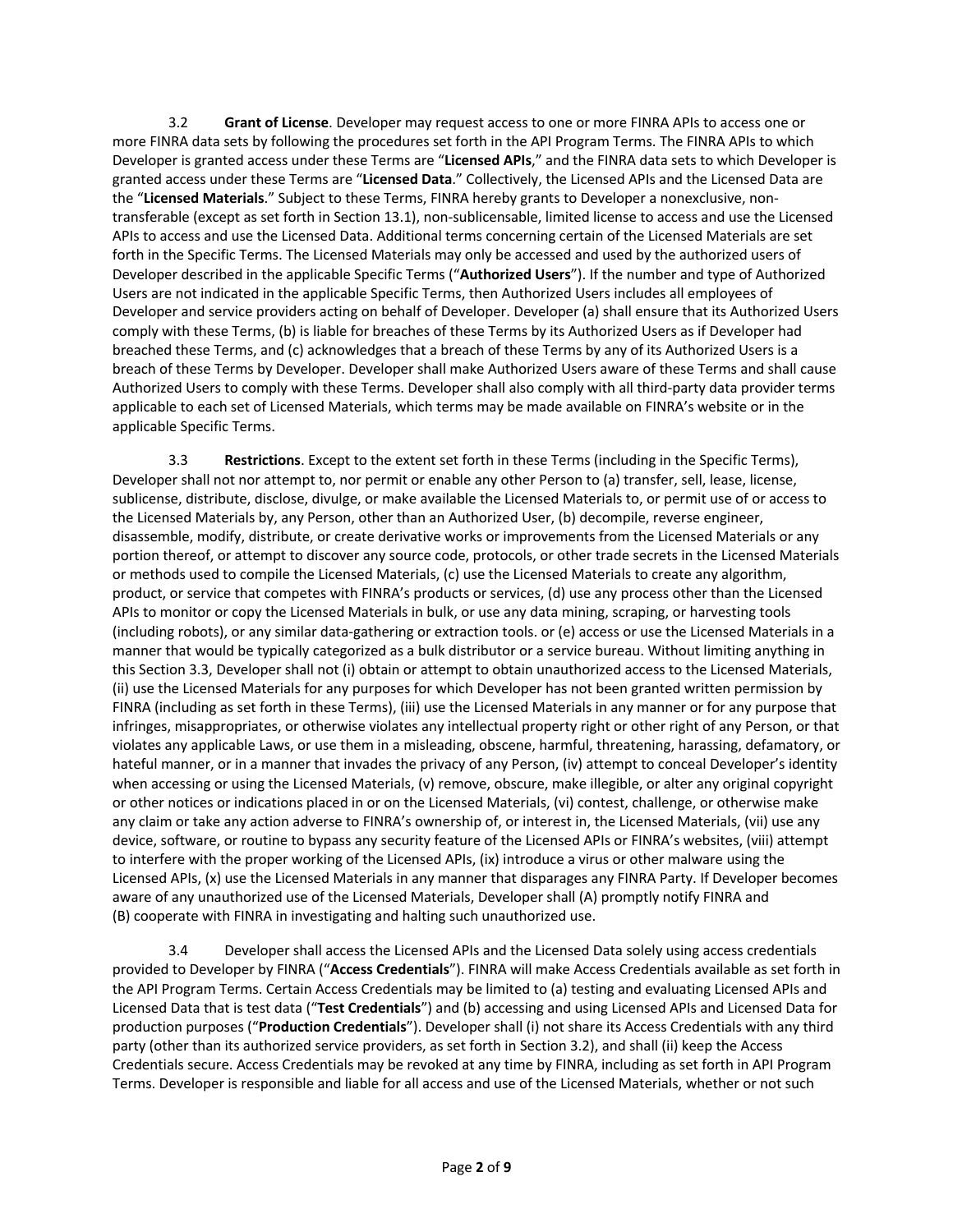access or use is permitted by or in violation of these Terms, including any access and use made using Developer's Access Credentials.

3.5 **Controls**. Developer shall (a) implement and maintain, and demonstrate to FINRA at FINRA's request, comprehensive control procedures and information and systems security measures and technology relating to the use of Access Credentials and the Licensed Materials, and (b) furnish a copy of those control procedures to FINRA upon FINRA's request.

3.6 **Attribution**. If any Specific Terms authorize Developer to publish or provide any other Person access to and/or use of the Licensed Data (or any portion thereof) or any Resultant Data, including on a website or in a database or an application, Developer shall identify FINRA as the owner and source of that Licensed Data and shall include any required notice(s) set forth in the applicable Specific Terms.

3.7 **Security Policies**. Developer shall comply with all FINRA's security policies, standards, procedures, and requirements, and any other instructions provided by FINRA in the API Program Terms or otherwise which FINRA in its sole discretion determines are necessary for reasons of the quality or security of (a) FINRA'S API platform, (b) the Licensed Materials, and (c) FINRA's hardware, software, communications equipment and lines, and other information technology and communications equipment, systems, and networks ("**IT Systems**"). As between the Parties, Developer is solely responsible for procuring and maintaining its network connection and telecommunication links from its IT Systems to FINRA's API platform.

3.8 **Compliance with Law**. Developer shall comply with all applicable laws, rules, regulations, rulings, judgments, orders, and approval of any federal, state, local, national, or supranational (a) government, (b) governmental, legislative, regulatory, military, police, and administrative authority, agency, department, or commission, and (c) court, tribunal, and judicial or arbitral body of competent jurisdiction (each, a "**Governmental Authority**"), as may be revised from time to time (collectively, "**Laws**"), in each case, with respect to Developer's access to and use of FINRA's API platform and the Licensed Materials.

3.9 **Compliance Review**. For so long as Developer has access to or use of any Licensed Materials, Developer shall keep complete and accurate records relating to its use of the Licensed Materials and compliance with these Terms. Upon reasonable prior notice, Developer shall permit FINRA or its representatives, at FINRA's expense (except as set forth below), to review and copy Developer's physical and electronic records during Developer's regular business hours solely to the extent reasonably necessary to verify Developer's compliance with these Terms. Developer shall reasonably cooperate with FINRA and its representatives in reviewing those records. If any such review conducted by FINRA or its representatives determines any material non-compliance with these Terms, then, in addition to any legal remedies or equitable relief that may be available to FINRA, Developer shall reimburse FINRA the reasonable costs incurred by FINRA in such review. Without limiting the foregoing, Developer acknowledges that FINRA may monitor use of the Licensed Materials to ensure the quality and security of, and to improve the API platform and the Licensed Materials, and to verify Developer's compliance with these Terms. Developer shall not interfere with any such monitoring, and Developer acknowledges that FINRA may use any technical means to overcome any such interference.

### **4. CHANGES IN LICENSED MATERIALS, SUSPENSION, AND AVAILABILITY**.

4.1 **Changes**. FINRA may, in its sole discretion, with or without notice to Developer change the format or content of the Licensed Materials. Developer acknowledges that those changes may require Developer to make modifications to its mode of operation or to its IT Systems, including with respect to its access and use of the Licensed Materials, provided however that and in such cases where modifications to modes of operation or Licensee IT Systems FINRA may be required, FINRA shall use reasonable efforts to provide advance notice.

4.2 **Suspension**. FINRA may also suspend or deny Developer's access to the Licensed Materials (e.g., due to security measures), including if, in FINRA's sole discretion, Developer or any Authorized User is in breach of any provision of these Terms.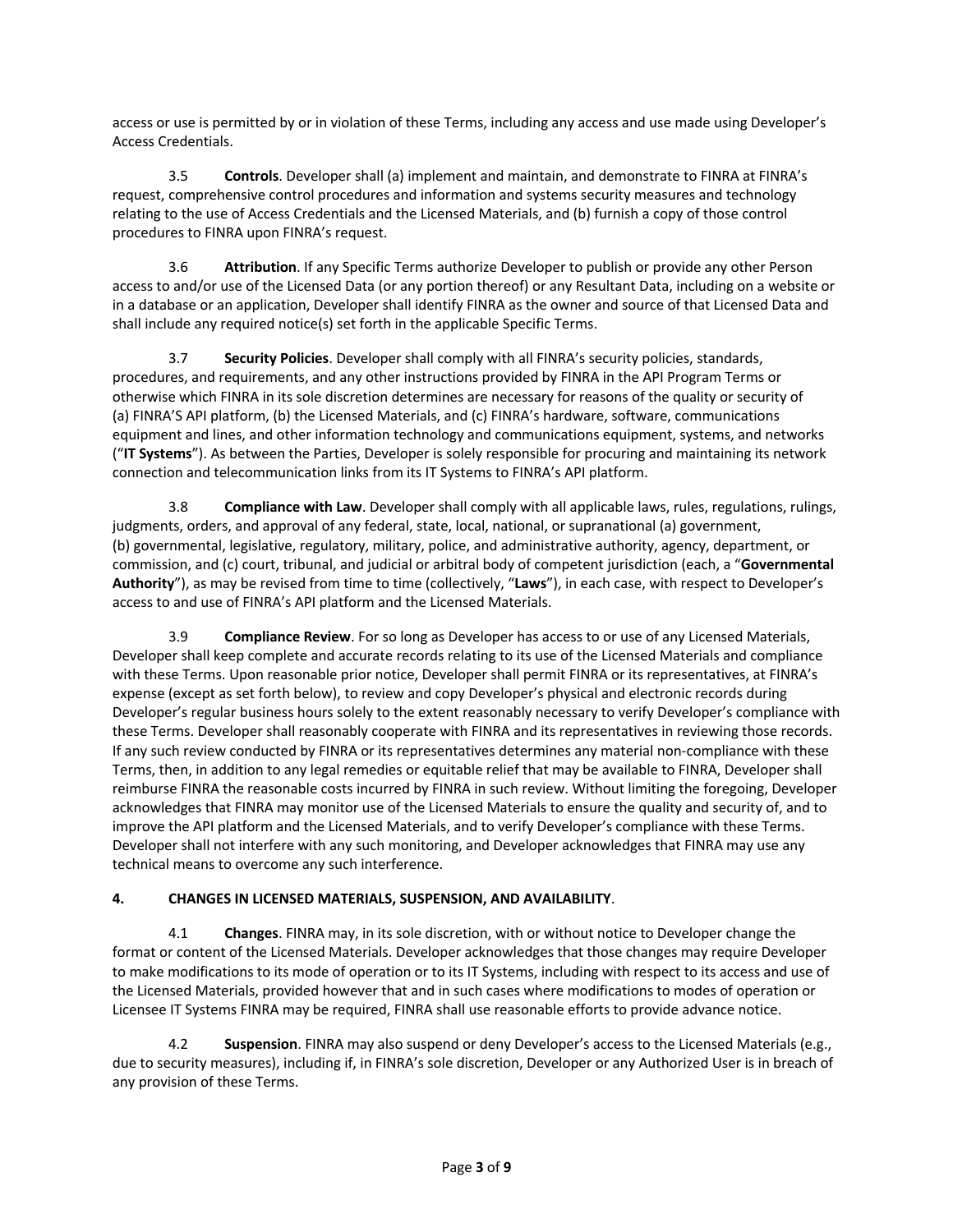4.3 **Availability**. FINRA makes no guarantees with respect to the availability of the Licensed Materials. Developer acknowledges that (a) FINRA may conduct maintenance at any time, with or without notice to Developer and (b) FINRA has no obligation under these Terms to provide support or maintenance to Developer with respect to the Licensed Materials. Despite the foregoing, FINRA may, at its sole option, provide support as described in the API Program Terms.

## **5. OWNERSHIP.**

5.1 **Licensed Materials**. FINRA reserves all rights in and to the Licensed Materials, and the manner in which FINRA provides access to and use of the Licensed Materials, including all intellectual property rights therein and thereto, not expressly granted by FINRA to Developer under these Terms. Under no circumstances will anything in these Terms be construed as granting to Developer, by implication, estoppel, or otherwise, any rights in or to the Licensed Materials or other intellectual property rights of FINRA other than the express license granted in Section 3.2. Developer acknowledges that, as between the Parties, FINRA owns all rights, including all intellectual property rights, in and to the Licensed Materials. If Developer acquires any rights, including any intellectual property rights, in the Licensed Materials, Developer hereby irrevocably assigns to FINRA all such rights for no additional consideration.

5.2 **Resultant Data**. Unless otherwise specified in the Specific Terms, as between the Parties, and subject to FINRA's rights in the Licensed Materials, Developer will own all rights in and to Resultant Data.

5.3 **Feedback**. Developer hereby grants FINRA a perpetual, irrevocable, worldwide license to use any suggestion or idea for the Licensed Materials or FINRA's API platform that Developer communicates to FINRA ("**Feedback**"), without compensation, without any obligation to report on such use, and without any other restriction. The foregoing license includes, without limitation, the right to exploit Feedback in any and every way, as well as the right to grant sublicenses and otherwise disclose any such Feedback to the public.

## **6. FEES AND PAYMENT TERMS**.

6.1 **Fees**. If applicable, Developer shall pay FINRA (or its designee) the fees and other amounts as set forth in the API Program Terms (the "**Fees**"). Except as otherwise set forth in the API Program Terms, all amounts in these Terms are in U.S. dollars. FINRA may update the Fees as set forth in the API Program Terms.

6.2 **Payment Terms**. Except as set forth in the Specific Terms, FINRA will invoice Developer monthly in for any Fees. Developer shall pay the Fees within 30 days following its receipt of an invoice, without setoff or deduction. Developer shall pay interest to FINRA on the aggregate amount of any amounts that are not paid on or before the date those payments are due under these Terms at a rate per annum equal to the lesser of (a) 1.5% per month and (b) the highest rate permitted by applicable Law, calculated based on the number of calendar days those payments are due and outstanding until (and including) the date those payments are paid.

6.3 **Taxes**. All amounts payable by Developer under these Terms are exclusive of taxes, duties, tariffs, and similar assessments. As between the Parties, Developer is responsible for all sales, use, and excise taxes, and any other similar taxes, duties, tariffs, and charges of any kind imposed by any Governmental Authority on any amounts payable by Developer hereunder, other than any taxes imposed on FINRA's income. Developer shall pay all such taxes assessed against it, and, if such taxes are paid by FINRA, Developer shall promptly reimburse FINRA for any amounts paid by FINRA. The Parties shall cooperate with respect to any documentation required by any taxing authority or reasonably requested by a Party to secure a reduction in the rate of applicable taxes.

## **7. REPRESENTATIONS AND WARRANTIES; DISCLAIMER**.

7.1 **Representations**. If Developer is a Legal Entity, Developer represents and warrants that (a) it is duly organized and in good standing under the Laws of the jurisdiction of its organization, and (b) it has all requisite corporate authority to execute, deliver, and perform its obligations under these Terms.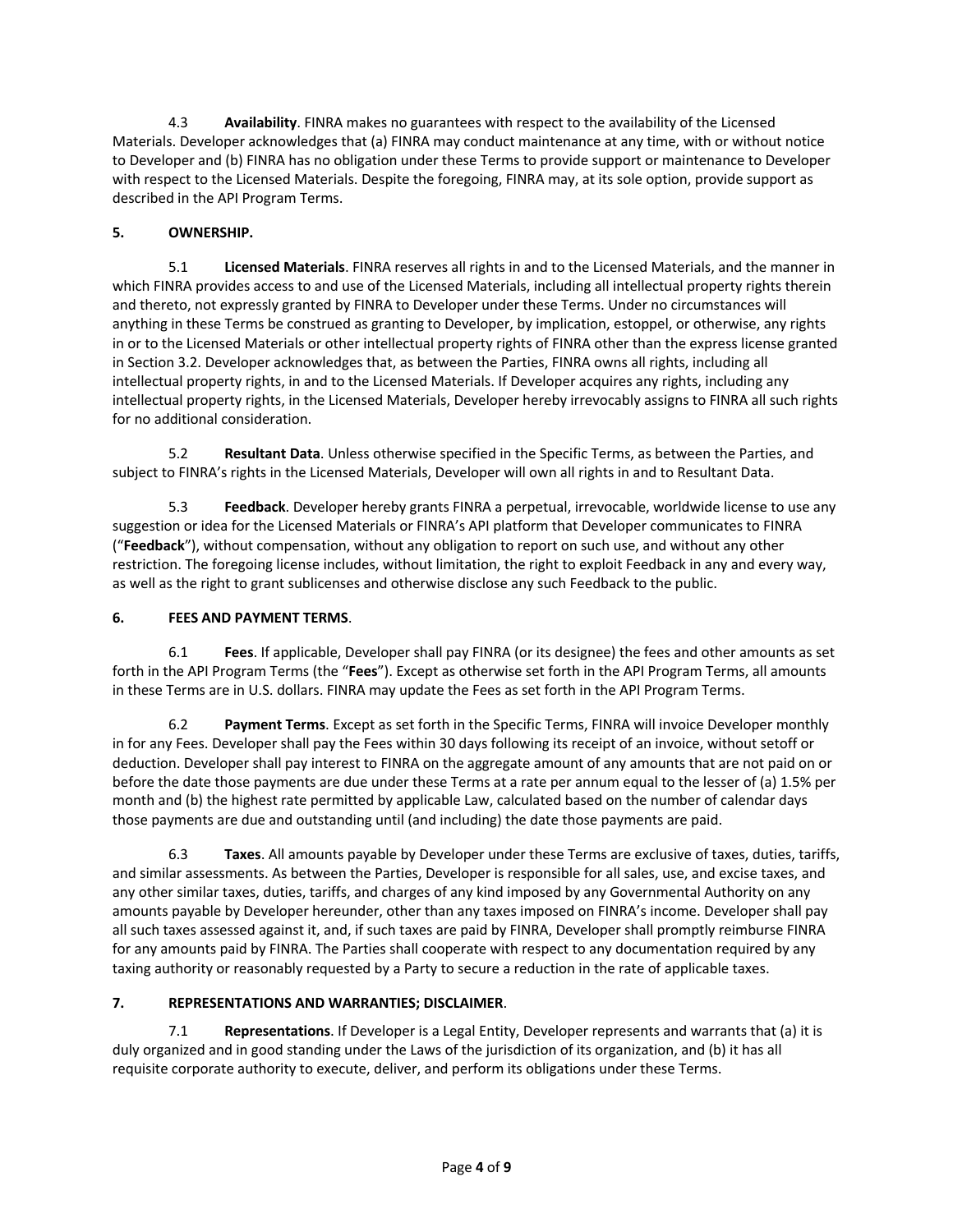7.2 **Disclaimer**. THE LICENSED MATERIALS ARE PROVIDED "AS IS," AND FINRA, ITS AFFILIATES, AND ITS AND THEIR LICENSORS HEREBY DISCLAIM ALL WARRANTIES, WHETHER EXPRESS, IMPLIED, STATUTORY, OR OTHERWISE. FINRA, ITS AFFILIATES, AND ITS AND THEIR LICENSORS SPECIFICALLY DISCLAIM ALL IMPLIED WARRANTIES OF MERCHANTABILITY, FITNESS FOR A PARTICULAR PURPOSE, TITLE, AND NON-INFRINGEMENT, AND ALL WARRANTIES ARISING FROM COURSE OF DEALING, USAGE, OR TRADE PRACTICE. FINRA, ITS AFFILIATES, AND ITS AND THEIR LICENSORS MAKE NO WARRANTY OF ANY KIND THAT THE LICENSED MATERIALS, OR ANY PRODUCTS OR RESULTS OF USE OF THE LICENSED MATERIALS, WILL MEET DEVELOPER'S OR ANY OTHER PERSON'S REQUIREMENTS OR BE ACCURATE, COMPLETE, FREE OF HARMFUL CODE, OR ERROR FREE. THE LICENSED MATERIALS ARE PROVIDED FOR INFORMATION PURPOSES ONLY AND DO NOT CONSTITUTE, AND SHALL NOT BE CONSTRUED AS, FINANCIAL, LEGAL, ACCOUNTING, TAX, OR INVESTMENT ADVICE OR A RECOMMENDATION TO ENGAGE IN ANY TRANSACTION.

**8. Limitation of Liability.** TO THE EXTENT PERMITTED BY LAW, NONE OF FINRA, ITS AFFILIATES, ITS AND THEIR LICENSORS, OR THEIR RESPECTIVE OFFICERS, DIRECTORS, EMPLOYEES, OR OTHER PERSONNEL (COLLECTIVELY, THE "**FINRA PARTIES**") WILL BE LIABLE TO DEVELOPER OR TO ANY OTHER PERSON FOR ANY DIRECT, INDIRECT, INCIDENTAL, SPECIAL, CONSEQUENTIAL, OR SIMILAR LOSSES, DAMAGES, OR EXPENSES WHATSOEVER OR HOWSOEVER OCCURRING, WHICH MIGHT ARISE OUT OF OR IN CONNECTION WITH TERMS OR DEVELOPER'S ACCESS TO THE API DEVELOPER CENTER, FINRA'S API PLATFORM, OR USE OF THE LICENSED MATERIALS, INCLUDING LOST PROFITS (WHETHER CHARACTERIZED AS DIRECT OR CONSEQUENTIAL DAMAGES). THE ABOVE LIMITATIONS APPLY EVEN IF DEVELOPER'S REMEDIES UNDER THESE TERMS FAIL OF THEIR ESSENTIAL PURPOSE OR SUCH DAMAGES OR LOSSES WERE FORESEEABLE. IF ANY PORTION OF THIS LIMITATION OF LIABILITY IS FOUND TO BE INVALID OR UNENFORCEABLE FOR ANY REASON, THEN THE AGGREGATE LIABILITY OF THE FINRA PARTIES WILL NOT EXCEED \$100.

### **9. Indemnification**.

9.1 **Developer Indemnification**. Developer shall indemnify and defend the FINRA Parties from and against any and all damages, losses, liabilities, obligations, claims, demands, suits, actions, investigations, proceedings, causes of action, and expenses (including attorneys' fees and court costs) (collectively, "**Losses**"), as incurred and whether or not based on a third-party claim, arising out of or relating to Developer's (a) use of or access to the Licensed Materials, (b) negligence or willful misconduct, or (c) breach of these Terms.

9.2 **Indemnification Procedures**. FINRA will give Developer prompt notice of any demand by FINRA for indemnification that is based on a claim asserted by any Person other than FINRA (a "**Claim**"), as well as copies of any papers served on FINRA relating to that Claim, but FINRA's failure to provide or delay in providing that notice or those copies will not release Developer from its obligations under Section 9.1, except to the extent the failure or delay materially prejudices Developer. Developer has the exclusive right to conduct the defense of any Claim and any negotiations for its settlement, except that (a) Developer shall not bind any FINRA Party to any agreement, or otherwise prejudice or impair any FINRA Party's rights, without FINRA's prior written consent, which FINRA shall not unreasonably withhold or delay, (b) FINRA will assist Developer in its defense of any Claim, at Developer's request and expense, (c) FINRA may participate at its expense in Developer's defense of or settlement negotiations for any Claim with counsel of FINRA's own selection, and (d) FINRA may, at its option and Developer's expense, and on notice to Developer, conduct the defense of and any settlement negotiations for any Claim in place of Developer, if Developer fails to promptly defend the Claim as required in this Section 9.2. At FINRA's request and Developer's expense, and in addition to Developer's other obligations under these Terms, Developer shall assist FINRA with the defense of any Claim for which FINRA conducts the defense under this Section 9.2. The Parties acknowledge that Section 9 is intended for the benefit of, and to be enforceable by, all of the FINRA Parties.

## **10. Term and Termination**.

10.1 Once effective, these Terms will continue in effect until terminated in accordance with Section 10.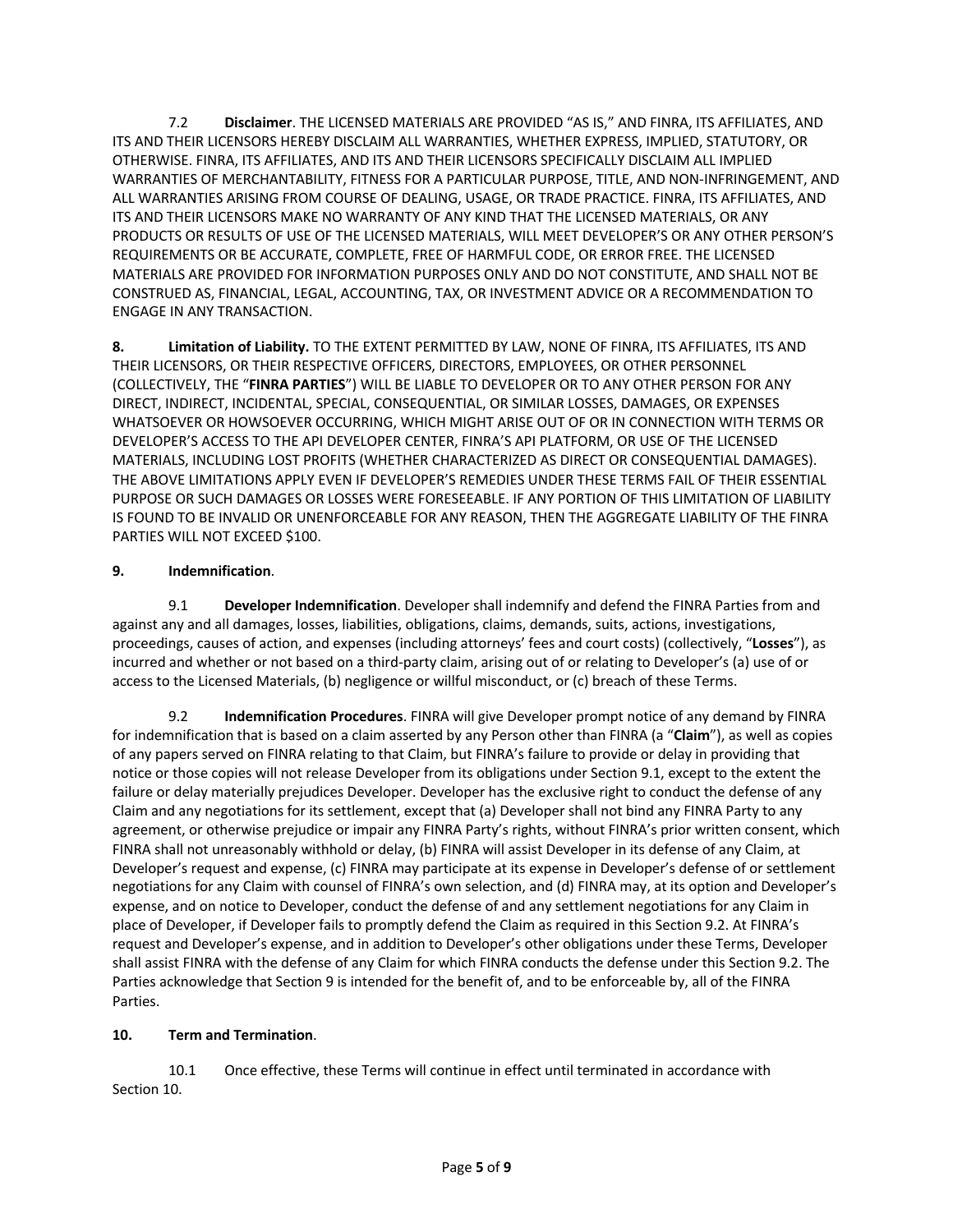10.2 FINRA may terminate these Terms and/or Developer's rights with respect to any Licensed Materials with or without cause, for any or no reason, upon at least 15 days' prior notice to Developer as set forth in the API Program Terms.

10.3 Developer may terminate these Terms or its rights with respect to any particular Licensed Materials with or without cause, for any or no reason, on notice to FINRA as set forth in the API Program Terms, provided that Developer shall remain liable for the payment of any Fees incurred prior to the effective date of such termination.

10.4 FINRA may also terminate these Terms or Developer's rights to the Licensed Materials at any time by providing notice of termination to Developer if Developer commits a material breach of these Terms, and the breach continues unremedied for a period of 10 days after FINRA provides notice to Developer describing the nature of the breach, except that FINRA may terminate these Terms and Developer's rights to the Licensed Materials at any time without providing an opportunity to remedy the breach by providing notice of termination to Developer if Developer commits a breach of Sections 3.2, 3.3, 3.4, 3.7, or 3.8, or 11. Developer acknowledges that its failure to pay any fees promptly when due is a material breach, and notwithstanding the foregoing, FINRA may terminate this Agreement for such failure to pay upon written notice without providing Developer an opportunity to remedy.

10.5 Upon any termination of Developer's rights to use a Licensed API, Developer shall (a) immediately cease using that Licensed API, and (b) return or destroy all copies of that Licensed API. Upon any termination of a Developer's right to use any Licensed Data, Developer shall (i) cease retransmitting that Licensed Data (to the extent retransmission was permitted under the applicable Specific Terms) and (ii) otherwise comply with all applicable post-termination obligations set forth in the applicable Specific Terms. Except as otherwise permitted under the Specific Terms, following termination of these Terms, Developer shall delete any Confidential Information that it or its Authorized Users possess or control (except as otherwise necessary to comply with applicable Law).

10.6 Sections 3.3, 5, 6, 7, 8, 9, 10.6, 11 and 13 shall survive any termination of Terms.

## **11. Confidentiality**.

11.1 **Confidential Information**. Developer acknowledges that it and its Authorized Users will, in connection with these Terms, be exposed to and acquire information which is proprietary to and confidential to FINRA, its affiliates, and third parties to whom FINRA has a duty of confidentiality ("**Confidential Information**").

11.2 **Obligations**. Developer shall maintain in confidence the Confidential Information and protect that Confidential Information from any unauthorized disclosure, access, use, destruction, alteration, or loss ("**Information Loss**"), exercising at least the same degree of care as Developer exercises for its own confidential information, but not less than a reasonable degree of care. Developer shall not, nor permit or assist any Person to (a) use or copy the Confidential Information, or (b) disclose the Confidential Information to any Person except Authorized Users, in each case, except as explicitly permitted by these Terms.

11.3 **Exceptions**. "Confidential Information" excludes information that (a) is or becomes generally available to and known by the public, other than due to Developer's breach of Section 11, (b) Developer rightfully possessed without a duty of confidentiality before obtaining it from FINRA, (c) Developer received on an unrestricted basis from a source unrelated to either Party and not under a duty of confidentiality with respect to the information, or (d) Developer developed independently of the disclosed information and for which Developer provides documentary evidence maintained contemporaneously with the development that verifies the development was independent. As between the Parties, Developer bears the burden of proving that any information Developer obtains from FINRA is not Confidential Information.

11.4 **Required Disclosure**. Developer shall to the extent permitted by Law, (a) promptly notify FINRA if a Law requires, or a Governmental Authority requires or requests, that Developer disclose any Confidential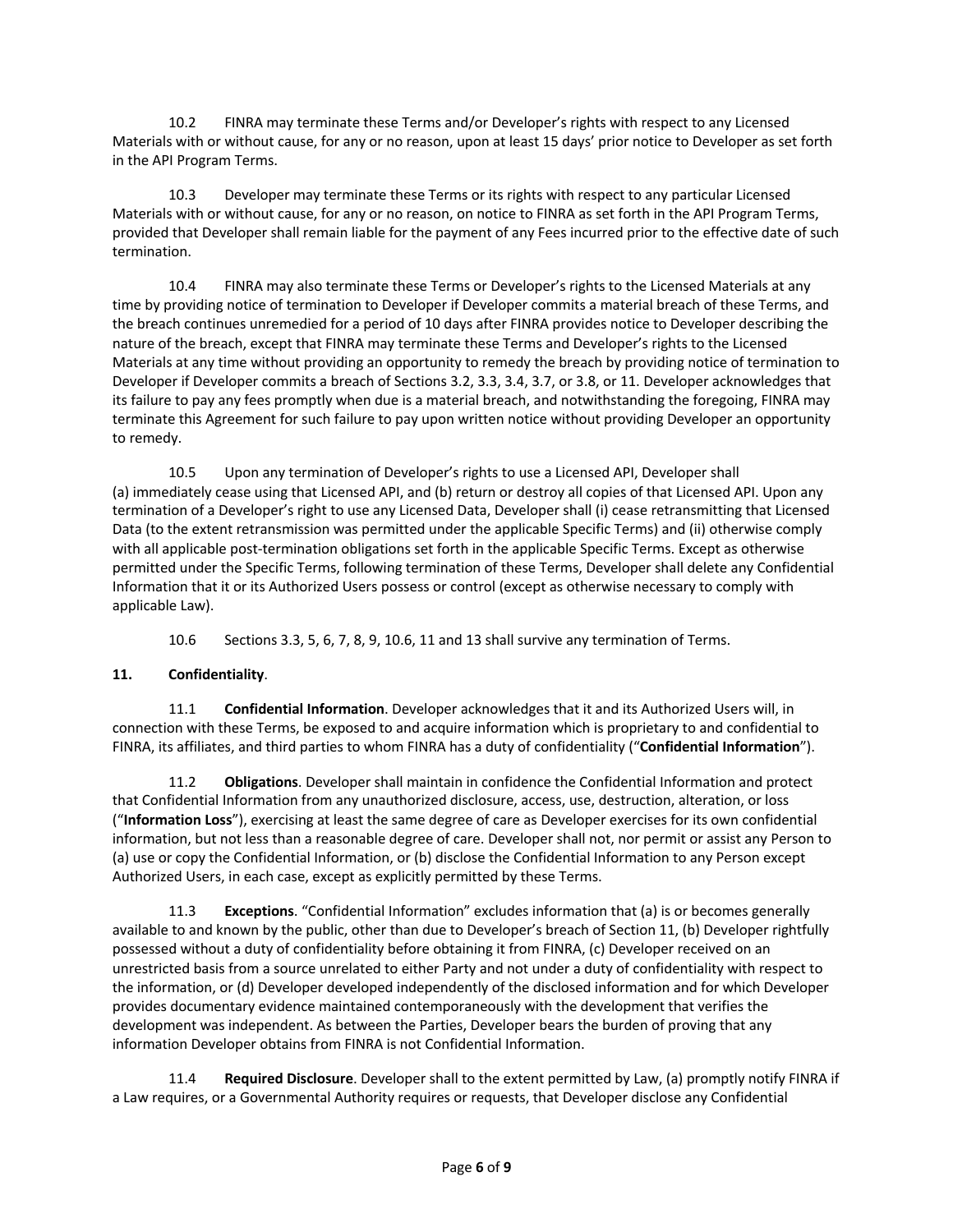Information, and (b) use commercially reasonable efforts to allow FINRA an opportunity to seek injunctive relief from, or a protective order with respect to, the contemplated disclosure. If notification to FINRA is not permitted by Law, or if it is permitted and that relief or order is not obtained, Developer shall (i) disclose only that portion of the Confidential Information that Developer's counsel advises must be disclosed, and (ii) reasonably cooperate with FINRA to ensure the disclosed Confidential Information is treated in a confidential manner after disclosure.

11.5 **Unauthorized Disclosure**. Developer acknowledges that (a) the Licensed Materials and other Confidential Information are valuable to FINRA, and any Information Loss may cause FINRA irreparable injury, and (b) the remedies at Law for any Information Loss may be inadequate and the damages resulting from any breach of these Terms may not readily be measured in monetary terms. Without limiting any of FINRA's other rights and remedies, (i) if Developer becomes aware of an actual or threatened Information Loss, Developer shall, to the extent permitted by Law, promptly notify FINRA and reasonably cooperate with FINRA to regain possession of its Confidential Information and prevent any further Information Loss, and (ii) if there is an actual or threatened Information Loss, FINRA may seek any injunctive or other equitable relief that a court of competent jurisdiction deems proper (including an order restraining any threatened or future Information Loss), on use of affidavit evidence or otherwise, and without furnishing proof of actual damages or posting a bond or surety.

11.6 **Duration; Conflict**. Developer's obligations under Section 11 survive for five years following termination of these Terms, except that Developer's obligations survive in perpetuity for Confidential Information that is a trade secret. If a provision in these Terms conflicts with a provision in any non-disclosure agreement, confidentiality agreement, or similar agreement between the Parties, the provision in these Terms govern to the extent of the conflict.

**12. Force Majeure**. If and to the extent that either Party's performance of any of its obligations under Terms (except for Developer's obligations to pay any Fees hereunder) is prevented, hindered, or delayed by any cause beyond the reasonable control of that Party (each, a "**Force Majeure Event**"), and such non-performance, hindrance, or delay could not have been prevented by reasonable precautions, then that Party will be excused for such non-performance, hindrance, or delay of those obligations affected by the Force Majeure Event for as long as such Force Majeure Event continues.

### **13. Miscellaneous**.

13.1 **Assignment**. Developer may not assign, delegate, or otherwise transfer its rights, remedies, or obligations under these Terms (including by forward or reverse merger, consolidation, dissolution, or operation of Law, and whether voluntarily or by a Governmental Authority's action or order) without FINRA's prior written consent, which FINRA may grant or withhold in FINRA's sole discretion. Any purported assignment, delegation, or other transfer in contravention of this Section 13.1 is void. Developer acknowledges that its assignment, delegation, or other transfer will not relieve Developer of its obligations under these Terms. FINRA in its sole discretion may assign, delegate, or transfer any of its rights, remedies, or obligations under these Terms. These Terms binds and inures to the benefit of the Parties and their respective permitted assignees and successors.

13.2 **Entire Agreement**. These Terms (including the Specific Terms and API Program Terms) constitute the entire agreement, and supersede any prior or contemporaneous statements or agreements, between the Parties with respect to their subject matter.

13.3 **Severability**. If a Governmental Authority of competent jurisdiction holds any provision of these Terms to be unenforceable, then that provision is to be construed either by modifying it to the minimum extent necessary to make it enforceable (if permitted by Law) or disregarding it (if not). If an unenforceable provision is modified or disregarded in accordance with this Section 13.3, all other provisions of these Terms are to remain in effect as written, except that the entire Terms will be unenforceable if modifying or disregarding the unenforceable provision affects the economic and legal substance of the transactions contemplated by these Terms in a manner materially adverse to either Party.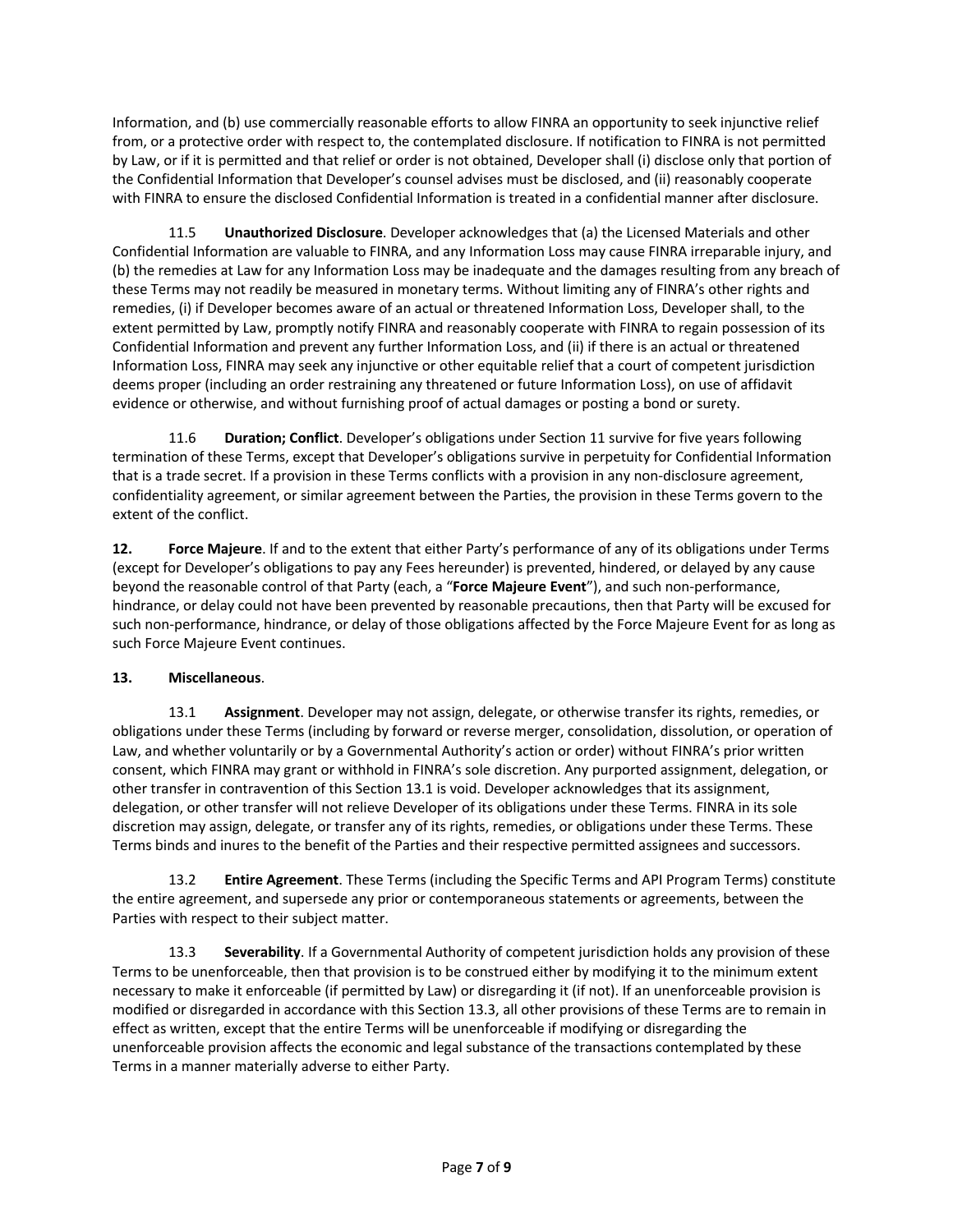13.4 **Modification**. FINRA may modify these Terms (including the Specific Terms) at any time by posting a revised version at the API Developer Center, which modifications will become effective as of the first day of the calendar month following the month in which they were first posted, except that (i) modifications necessary (in FINRA's sole discretion) to comply with applicable law will be effective immediately and (ii) increases in any Fees will not be effective with respect to any particular Minimum Fees (or the Fees owed with respect thereto) until the earlier of the date on which those remaining Minimum Fees have been (a) invoiced and (b) paid. Developer's continued use of any Licensed Materials following the effective date of any modification constitutes acceptance of the modification. Developer acknowledges that Developer should review these Terms regularly for any such modifications. Developer acknowledges that FINRA may change the API Program Terms as set forth therein.

13.5 **Governing Law**. These Terms (including this Section 13.5), any dispute, claim, or controversy between the Parties arising out of or relating to these Terms or the Licensed Materials, whether in contract, tort, or otherwise (each, a "**Disputed Matter**"), and the Parties' rights, remedies, and obligations under these Terms, are to be construed in accordance with and governed by the Laws of the State of New York applicable to agreements made and to be wholly performed in that state by Persons residing or having their principal places of business therein, without giving effect to the State of New York's conflict of laws rules to the extent those rules would require applying another jurisdiction's Laws. The Parties exclude the application to these Terms of the United Nations Convention on Contracts for the International Sale of Goods. Subject to Section 13.6, the Parties may commence an action, suit, or proceeding arising out of or relating to these Terms or the Licensed Materials only in, and hereby consent to the exclusive jurisdiction of, the federal and state courts located in the County of New York within the State of New York.

13.6 **Dispute Resolution**. The Parties shall resolve Disputed Matters in accordance with the following procedures:

(a) Solely for purposes of this Section 13.6, "Disputed Matters" excludes claims (i) that Developer has breached Section 11, (ii) for indemnification under Section 9, and (iii) that Developer has infringed, misappropriated, or otherwise violated FINRA's intellectual property rights.

(b) The Parties shall cooperate in good faith to resolve any Disputed Matter within 30 days after a Party notifies the other Party of the Disputed Matter (the "**Resolution Period**"). The Parties acknowledge that their discussions and efforts during the Resolution Period to resolve a Disputed Matter are settlement discussions under applicable rules of evidence and without prejudice to either Party's legal position.

(c) At a Party's request, the Parties shall submit any Disputed Matter unresolved as of the end of the applicable Resolution Period to binding arbitration (each, an "**Arbitration Proceeding**"). All Arbitration Proceedings must be conducted in the city of New York in accordance with the Commercial Arbitration Rules of the American Arbitration Association. The arbitration panel for each Arbitration Proceeding must be comprised of three arbitrators, and the chairperson of the panel must be an attorney. Judgment upon the award rendered by the arbitrator in any Arbitration Proceeding may be entered in any court having jurisdiction over the enforcement of that award. Issues relating to whether a particular claim is subject to arbitration shall be decided by a court of competent jurisdiction in accordance with Section 13.5 and not by the arbitrators.

13.7 **No Presumption**. The Parties acknowledge that the provisions of these Terms are the language the Parties chose to express their mutual intent and hereby waive any remedy and the applicability of any Law that would require interpretation of any claimed ambiguity, omission or conflict in these Terms against the Party that drafted it.

13.8 **Interpretation**. The descriptive headings in these Terms are used solely for convenience and are not intended to affect its meaning or interpretation. The words "including," "include," and "includes" are not limiting and are to be read as if they were followed by the phrase "without limitation." "Sole discretion" means, with respect to any determination to be made under these Terms by a Party, the sole and absolute discretion of that Party, without regard to any standard of reasonableness or other standard by which the determination of that